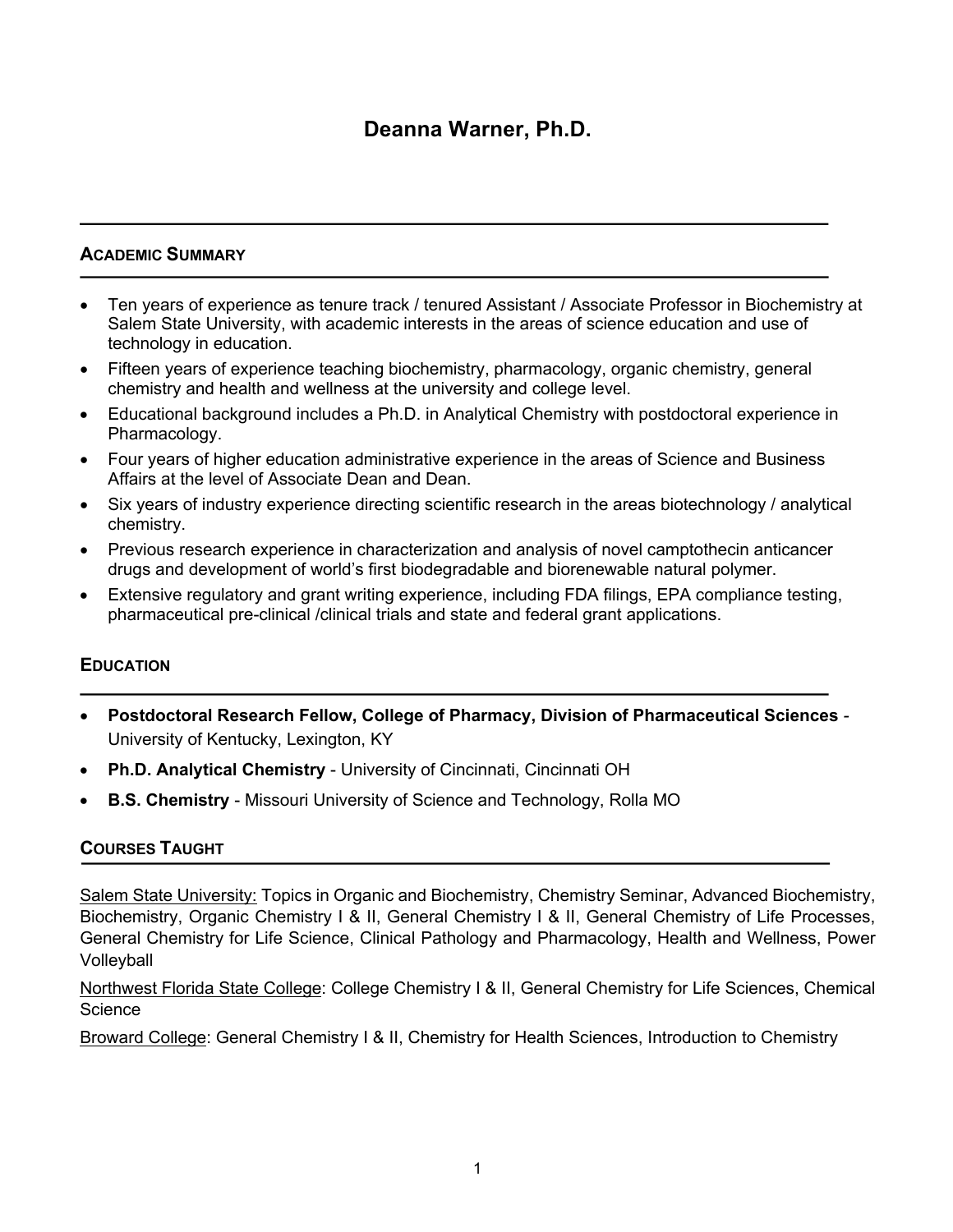# **PROFESSIONAL EXPERIENCE**

### **Broward College - Fort Lauderdale, FL (2017 – current)**

*Interim Dean of Business Affairs –South Campus, Partnership Centers, Online, STEM Pathway, IMCT Pathway (November 2020 – present)*

- Leads campus administrators and supervisors in the development and management of academic budgets, accounting procedures and business reports. Authorizes departmental payrolls and campuswide purchases.
- Assists Deans and Associate Deans in all aspects of fiscal management of departmental funds, purchases and fiscal planning.
- Adjusted all campus academic operations during Covid-19 pandemic to support the college.
- Works collaboratively with district and campus administrators in planning of new facilities and renovating / remodeling of current facilities for academic purposes.
- Directs the scheduling of academic facilities on the campus.
- Facilitates campus partnerships with educational institutions, community and private organizations and creates revenue opportunities.
- Represents the campus in various civic, community and professional organizations at the local, state and national level to promote the mission and goals of the college and campus.
- Teach courses as an adjunct professor in Chemistry.

# *Dean of Science & Wellness - Collegewide (Nov 2019 – Nov 2020)*

### *Associate Dean of Science & Wellness – North Campus (July 2017 – Nov 2019)*

- Increasing level of responsibility for all aspects of leadership of faculty and staff in support of A.A., A.S. and B.S. programs in Science & Wellness.
- Increasing level of responsibility for fiscal management, including personnel, facilities management, laboratory expenses and capital purchases.
- Responsible for short and long-term institutional planning for Science & Wellness department, which offers 880+ courses per term, with enrollment of 20,000+ seats per term.
- Worked with university partners on grants, articulation agreements, events and student opportunities in STEM area.
- Managed employee recruitment, retention, evaluation and personnel actions. Worked collaboratively with full-time and adjunct faculty within union contract guidelines.
- Mediated grade disputes, student discipline issues and student-faculty conflicts.
- Taught and developed online courses as an adjunct professor in Chemistry.

# **Salem State University – Salem, MA (2007-2017)**

### *Associate Professor (tenured), Biochemistry, Department of Chemistry & Physics*

- Responsible for developing and teaching online, hybrid and traditional courses in the areas of biochemistry, chemistry, pharmacology and wellness in the Department of Chemistry & Physics and Department of Sport Movement Science.
- Functioned as the Salem State University (SSU) lead representative and steering committee member on the Life Sciences Consortium of the North Shore (LSCNS) application for a Massachusetts Life Sciences Capital (MLSC) Grant. The LSCNS was awarded \$5M, with SSU receiving \$500,000 for instrumentation for the Biology and Chemistry & Physics Departments.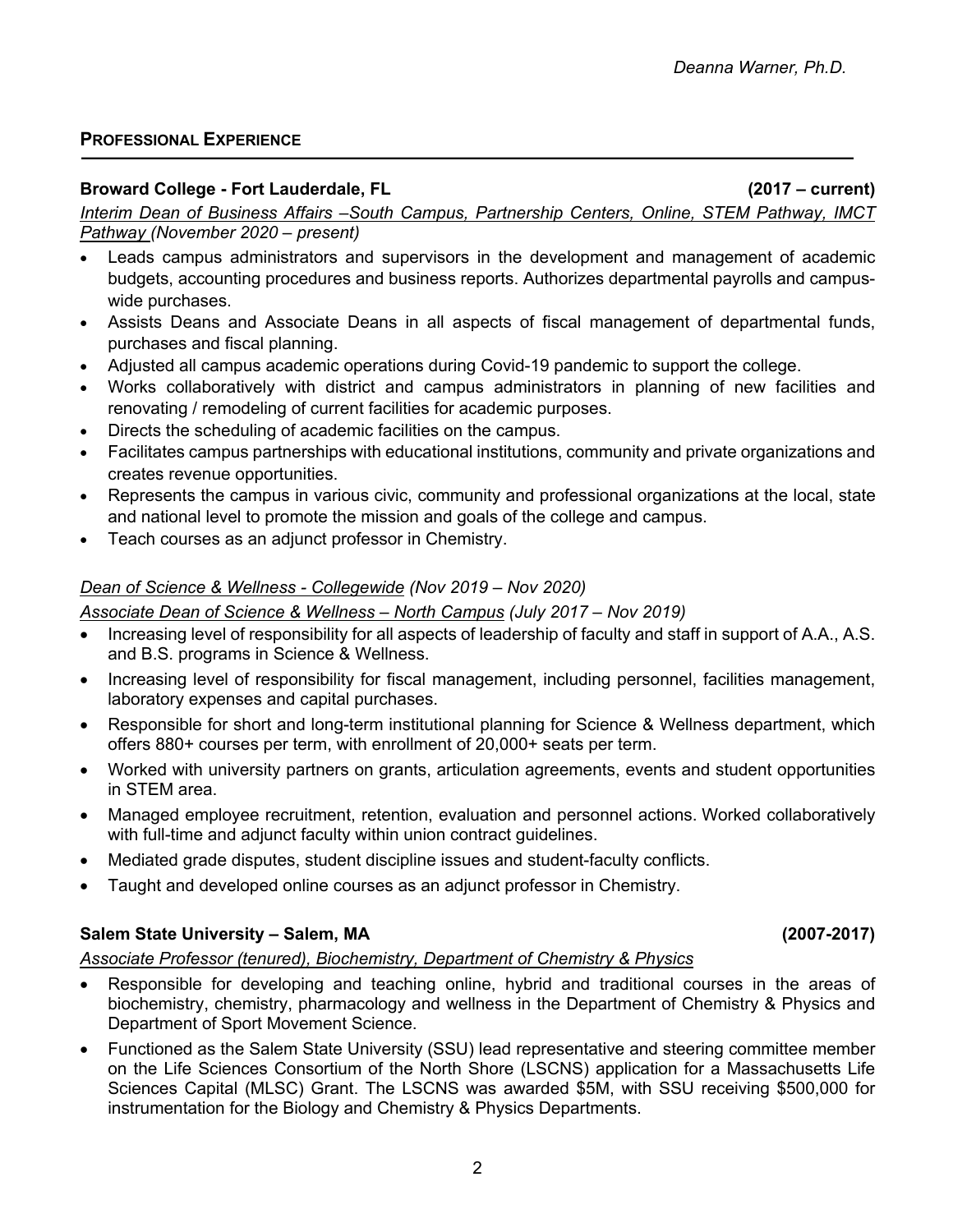- Steering Committee Member of LSCNS, which included Endicott College, Gordon College, Salem State University, North Shore Community College, and North Shore InnoVentures. The mission of LSCNS was to enhance workforce development and collaborative industry support of students, graduates, workers and companies in the North Shore area involved in Life Sciences.
- Co-lead the Chemistry & Physics Department Recruitment Committee for six years, which organized open house presentations, attended student events, prepared recruitment information and presented information in college science courses. During this time, the Chemistry & Physics department grew from ~45 majors to ~150 majors.
- Developed pedagogical approach for and implemented the use of electronic laboratory notebook software on iPads into the Biochemistry laboratory course, which is a required course for all B.S. Chemistry majors and an optional course for B.S. Biology majors.
- Developed a unique social media assessment tool for determining placement rates for SSU B.S. Chemistry students in graduate school and science related jobs after graduation. This tool was successfully used to track over 90% of B.S. Chemistry graduates for three years after graduation.
- Developed the online Topics in Organic and Biochemistry course that is required for students obtaining a Master of Arts in Teaching in Chemistry and Biology at SSU.
- Developed the Advanced Biochemistry course that is required for SSU students majoring in B.S. Chemistry with concentration in Biochemistry and optional for other B.S. Chemistry and B.S. Biology students.
- SSU Chemistry Departmental Liaison for Assessment for five years. Attended assessment trainings and prepared end of year assessment documents for the Department of Chemistry & Physics.
- Co-coordinated interdisciplinary events with faculty members from Bertolon School of Business. Topics included: Entrepreneurial Students Networking Café, Ordinary Guy Seeks Toxic-Free World and Combining Majors and Minors to Enhance Student Learning: A "Speed-Dating" Exercise for Advisors.
- Selection committee member for the United Negro College Fund Merck Science Initiative for graduate fellowships.

# **Metabolix – Cambridge, MA (2006 – 2007)**

### *Team Leader, Analytical Biochemistry Group*

- Formed an analytical biochemistry group to support research, product development, pilot manufacturing, customer applications and FDA regulatory efforts for the development of novel biodegradable, bio-renewable polymers produced from genetically modified bacteria.
- Performed all personnel, laboratory and capital planning for new analytical biochemistry group. Recruited and hired new group members.
- Designed new analytical laboratory facilities. Purchased, installed and maintained instrumentation and data acquisition systems.
- Supervised laboratory containing over \$1M in equipment, technology and software. Managed annual budget of over \$1M in personnel costs and expenditures.
- Worked with outside vendors and contract laboratories on a weekly basis from proof of concept studies to entire projects. Successfully completed technology transfer of standard methods of analysis to joint venture partner.
- Lead analytical biochemistry effort to successfully obtain FDA approval for food contact for biopolymer products produced from genetically modified bacteria.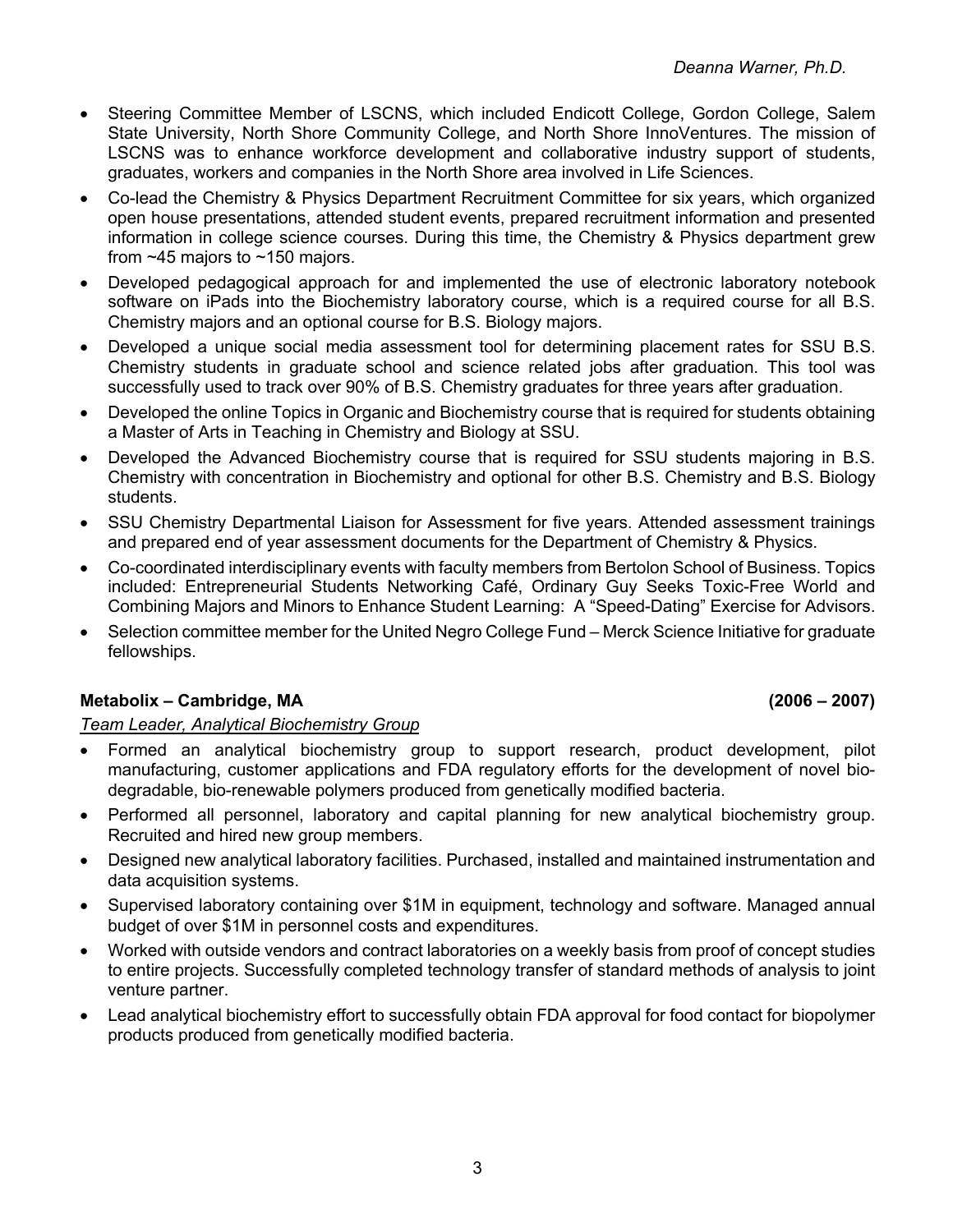4

# **Northwest Florida State College - Niceville FL (2004 – 2006)**

# *Assistant Professor of Chemistry, Department of Physical Sciences*

- Responsible for teaching undergraduate lecture, laboratory and on-line courses in general chemistry.
- Worked with nursing faculty to improve chemistry courses for nursing students. Recommendations implemented included improving tutoring referral system and offering courses in online, traditional and distance learning formats.

# **Solutia Inc. – Cantonment, FL (1999 - 2004)**

### *Analytical Technology Team Leader*

- Lead and expanded analytical technology group, with \$2M in laboratory equipment and an annual budget of \$1M, which provided technical support to a wide variety of research, development and manufacturing groups.
- Performed all personnel, laboratory, facilities and capital planning. Purchased, installed and maintained instrumentation, data acquisition systems and technology support systems.
- Completed two assignments in the New Ventures group evaluating the intellectual property value of start-up companies for the pharmaceutical business division.
- Completed temporary assignment improving the quality of solid-state polymerization products by developing and implementing operational and technological changes, as well as optimizing manufacturing facilities.
- Worked with manufacturing engineers and scientists to address EPA compliance issues on a routine basis. Lead analytical chemistry effort to successfully obtain US patent and FDA GRAS status for novel synthetic production of a food additive.

# **RELEVANT COMPUTER SKILLS**

Operating Systems: macOS, Microsoft Windows, iOS, Android

Hardware: Macintosh, PC, Tablets

Learning Management Systems: D2L, Canvas, Blackboard, Brightspace

General Software & Applications: Adaptive, Power BI, XLSTAT, CID, Workday, Microsoft 365, iWork, Google Apps, Evernote, PeopleSoft, ChemDraw, Dropbox, Apple iCloud, SigmaStat, LIMS, Minitab, STATA, Zoom, Archibus, Minute Traq

# **RELEVANT PROFESSIONAL TRAINING AND WORKSHOPS**

- Adaptive Budgeting
- Workday Financials
- Microsoft Lync
- Conflict Resolution Basics
- Unconscious Bias
- Teaching Men of Color
- **Brainfuse**
- Getting Ready to Teach Online with D2L
- Grant Writing Retreat
- Power BI
- Canvas Learning System
- Hybrid/Online Course Design
- Blackboard Learning System
- Safe Zone
- **Security Awareness**
- Implementing Ipads in the Curriculum
- Use of Wiki in Teaching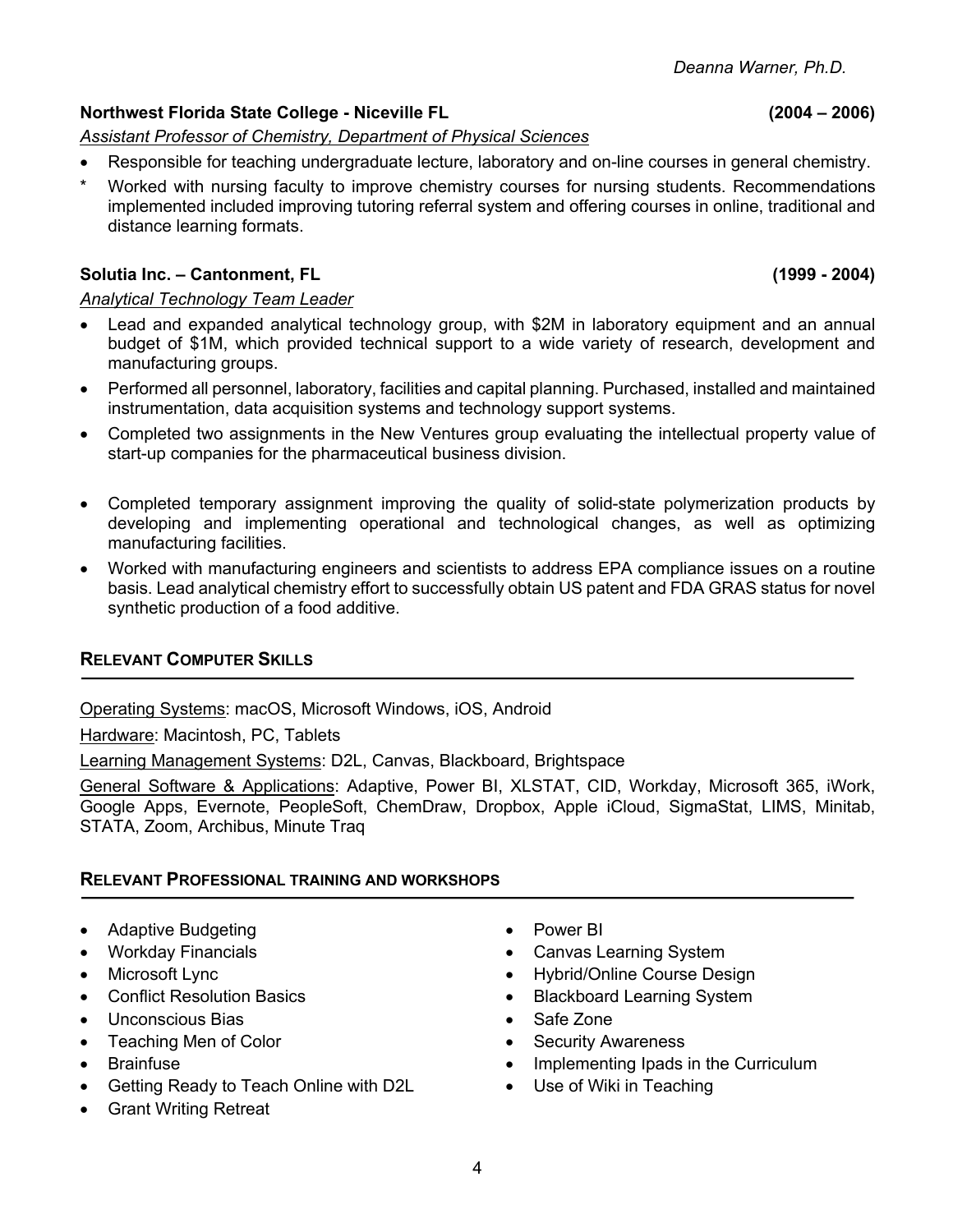Backes, T.W.; Crowe, P.N.; **Hamilton, D.W.**; Khramov, M.I.; Peters, N.J.; Uriarte, A.K. *Process for Producing A Calcium Carboxylate,* U.S. Patent 6.673,964 , Jan. 2004.

### **SCIENTIFIC AND ACADEMIC PRESENTATIONS**

*Broward College Women: Balancing It All,* 2021 Women's Month Seminar Series, Broward College, March 2021.

*Making the World's First Biorenewable and Biodegradable Plastic,* 2019 Earth Day Event, Broward College, Coconut Creek FL, April 2019.

*LinkedIn for Assessment,* 2016 Assessment Workshop: Perspectives on Program Assessment, Salem State University, Salem MA, May 2016.

*Shades of Green Chemistry,* 250th American Chemical Society National Meeting & Exposition, Boston MA, August 2015.

*Electronic Laboratory Notebook Software via Ipads in Biochemistry Undergraduate Laboratory*, 2013 STEMtech Conference, Atlanta, GA, October 2013.

*Putting the Biochemistry First in an Organic / Biochemistry Course*, 2012 STEMtech Conference, Kansas City, MO, October 2012.

*Teaching an Organic / Biochemistry Semester Course to Non-majors in the Health Science Fields: Putting the Biochemistry First!*, 244th American Chemical Society National Meeting & Exposition, Philadelphia, PA, August 2012.

Leap of Faith: Accepting a Nontenure Track Position which "Might" Turn into a Tenure-Track Position, 240th American Chemical Society National Meeting & Exposition, Boston MA, August 2010.

*Analysis of Free Melamine and Cyanuric Acid in Nylon 6/6,* The Pittsburgh Conference, New Orleans LA, March 2002.

*Determination of 9-Aminocamptothecin Lactone and Carboxylate Levels in Blood Using a HPLC Assay: Marked Interspecies Variations Influencing Drug Stability*, 87th Annual Meeting of the American Association for Cancer Research, Washington D.C., April 1996.

*Chemistry of the Camptothecin Analog GI147221C in Human Blood*, 87th Annual Meeting of the American Association for Cancer Research, Washington D.C., April 1996.

*Reduction of Total Analysis Time in Gradient Elution Liquid Chromatography*, The Pittsburgh Conference, Chicago IL, March 1994.

### **PUBLICATIONS**

**Warner, D**. *Laboratory Experiments for Biochemistry - CHE 309*, 1st edition, Salem State University, Department of Chemistry & Physics, 2016.

**Warner, D**. *Laboratory Experiments for General Chemistry of LIfe Processes - CHE 125*, 1st-4th